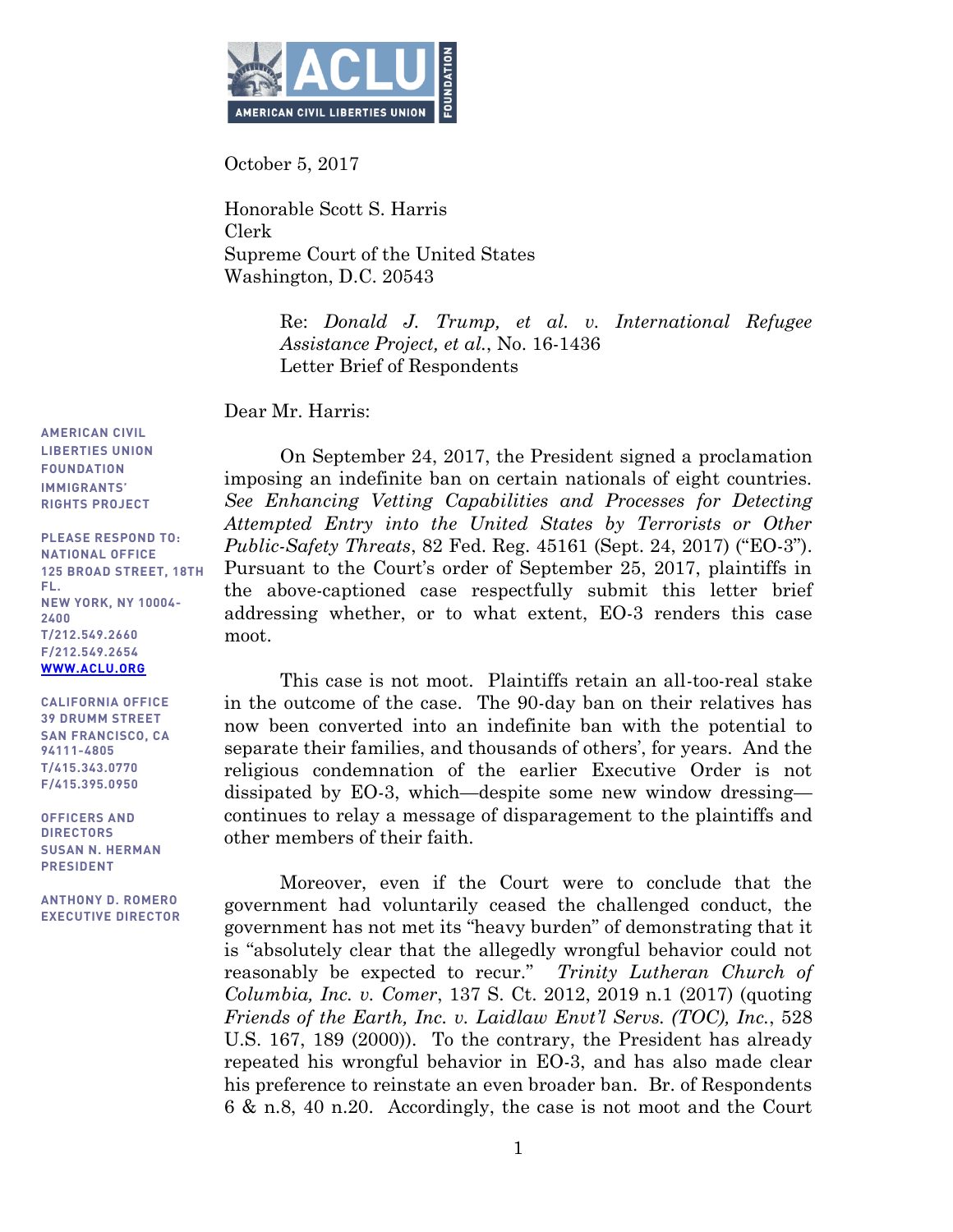should reschedule it for argument.

Even if Court were to determine that the government's appeal is moot, vacatur is inappropriate. Any mootness would be the result of the government's own choices. The government controlled the timing of the prior ban, and adjusted it at its pleasure. *See* June 14 Memorandum, J.A. 1442. It chose not to seek expedited merits review of the preliminary injunction. Instead, the government sought and received a stay and a schedule that allowed it to impose the entire 90-day Section 2(c) ban before this Court could decide the merits of the appeal, and then chose, about two weeks before oral argument, to issue a new ban proclamation. Where the appealing party's own conduct moots an appeal, the exceptional equitable remedy of vacatur is not warranted. The decision of the court below should be left intact.

In the alternative, the Court could conclude that even though the case is not moot, resolving the merits at this juncture may not be in the interests of judicial economy, and therefore it could dismiss the writ of certiorari as improvidently granted. EO-3 raises questions that this Court may prefer the lower courts to pass on in the first instance.

### **BACKGROUND**

This Court granted certiorari to consider the district court's preliminary injunction of Section 2(c) of the Executive Order signed March 6, 2017. J.A. 1416-1440 ("EO-2"). As set forth more fully in the plaintiffs' merits brief, that order was itself a continuation of the basic policy and characteristics of the original Executive Order ("EO-1"). *See* Br. of Respondents 1, 3-7.

EO-3, issued on September 24, 2017, represents yet another step in the same progression from the President's promises of a Muslim Ban, to EO-1, and then to EO-2. It continues to impose bans on five of the six countries subject to Section 2(c) of EO-2: Iran, Libya, Somalia, Syria, and Yemen. It adds a ban on yet another Muslim-majority country, Chad. It also includes two non-Muslim-majority nations, North Korea and Venezuela, but their inclusion barely alters the overall effect of the ban. Virtually no North Korean nationals obtain U.S. visas even in the absence of a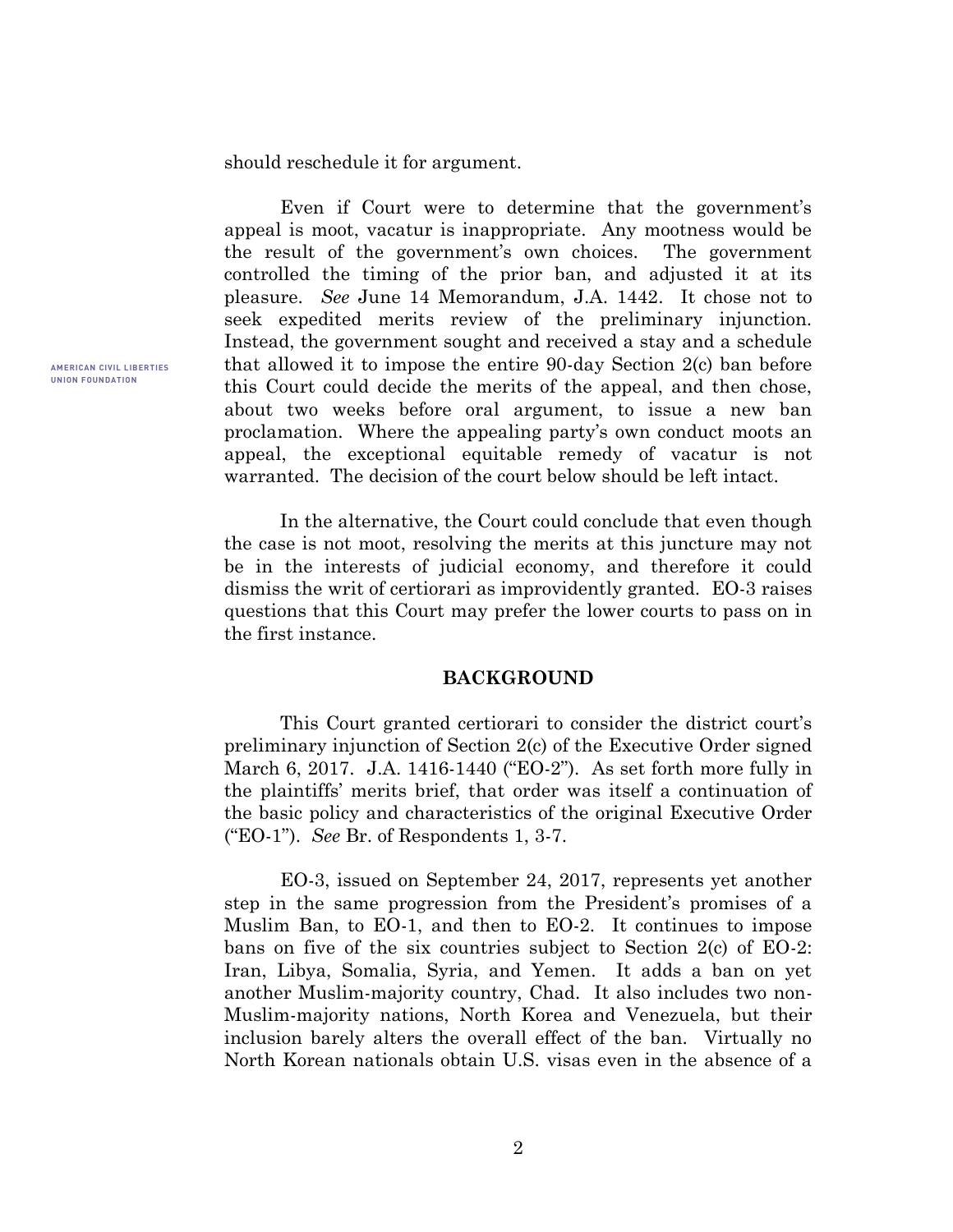ban.<sup>1</sup> And the narrow ban on tourist and similar visas for Venezuelans applies *only* to certain government officials and their family members. EO-3  $\S$  2(f)(ii).

The new ban varies in the extent to which it bars the entry of individuals on nonimmigrant visas: All nonimmigrants from Syria are banned, for example; most from Iran; only some from Yemen; and none from Somalia. But the ban imposes the same across-theboard ban on immigrants from the six Muslim-majority nations (along with the near-empty set of immigrants from North Korea). EO-3 § 2.

The combined effect of Section 2(c) of EO-2, and the preliminary injunction and stay previously ordered in this case, was that as of September 23, 2017, nationals of Iran, Libya, Somalia, Sudan, Syria, and Yemen who lacked "a credible claim of a bona fide relationship with a person or entity in the United States" were banned. *Trump v. Int'l Refugee Assistance Project*, 137 S. Ct. 2080, 2088 (2017) (per curiam). EO-3 immediately imposes its ban on those who were banned on September 23 and are also in one of the categories banned by EO-3. EO-3 establishes an effective date of October 18 for application of its ban to all other individuals. EO-3 § 7.

EO-3 transforms what the government previously sought to portray as a "pause," Br. of Petitioners 7, 8, 45, 47, 50, 65, 66, into an indefinite ban. For plaintiffs and their clients and members, EO-3 represents potential permanent separation from loved ones, including spouses, children, parents, and siblings. And it continues to send the President's message of condemnation of Islam, a religion that he said "hates us." J.A. 766.

#### **ARGUMENT**

### **I. THIS CASE IS NOT MOOT.**

 $\overline{a}$ 

"Article III of the Constitution restricts the power of federal courts to 'Cases' and 'Controversies.'" *Chafin v. Chafin*, 568 U.S.

<sup>1</sup>*See Trump's Latest Travel Order Still Looks a Lot Like a Muslim Ban*, FiveThirtyEight (Sept. 28, 2017), *available at*  https://fivethirtyeight.com/features/trumps-latest-travel-order-still-looksa-lot-like-a-muslim-ban/.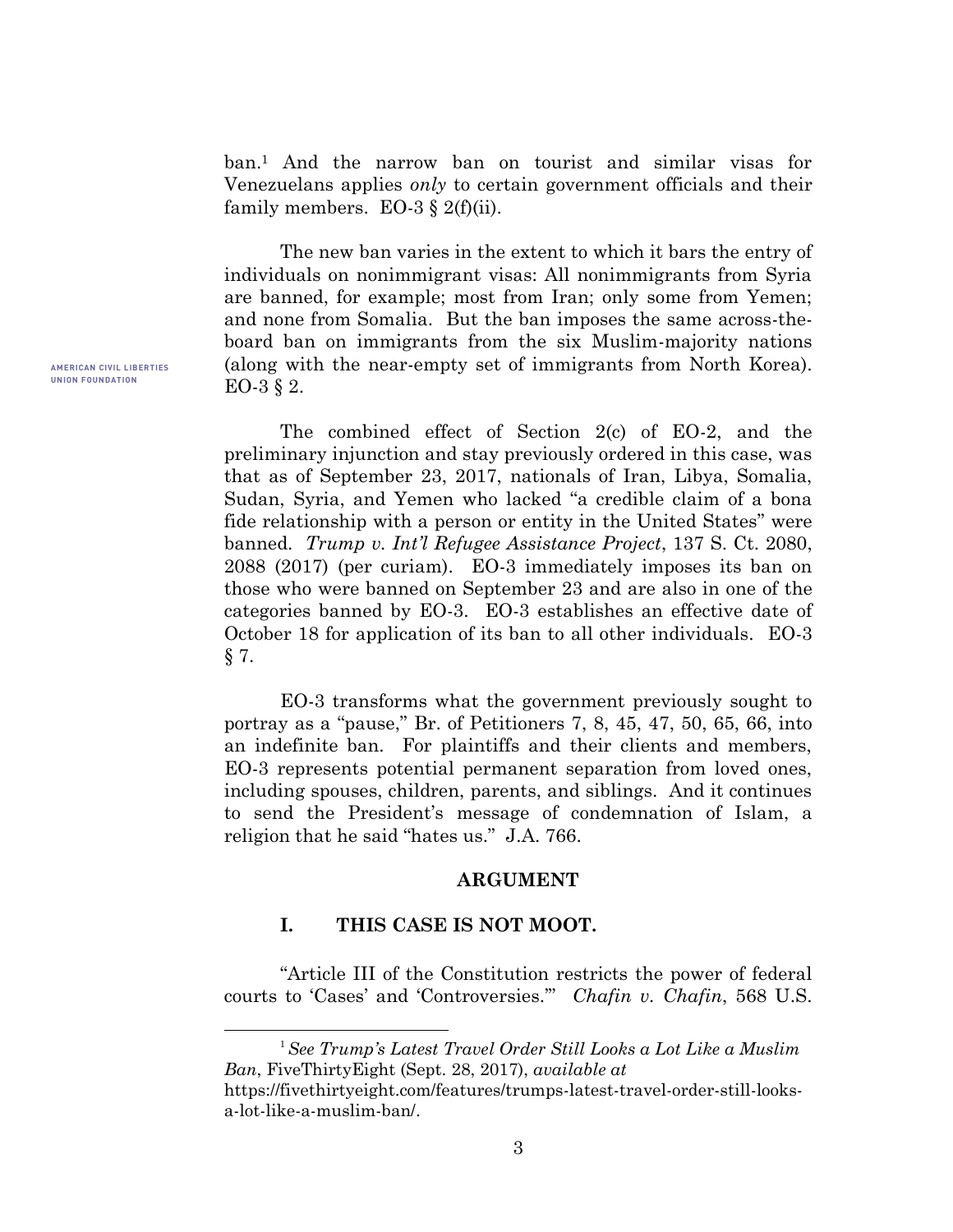165, 171 (2013). "There is . . . no case or controversy, and a suit becomes moot, when the issues presented are no longer live or the parties lack a legally cognizable interest in the outcome." *Id*. at 172 (internal quotation marks omitted). "But a case becomes moot only when it is impossible for a court to grant any effectual relief whatever to the prevailing party," and "[a]s long as the parties have a concrete interest, however small, in the outcome of the litigation, the case is not moot." *Id*. (internal quotation marks omitted).

The issuance of EO-3 does not render this case moot because it extends rather than eliminates the challenged conduct at issue. And even if EO-3's imposition of a third version of the ban were a cessation of all the challenged conduct, the government has not shown that it is "absolutely certain" that the challenged conduct will not recur. *Friends of the Earth*, 528 U.S. at 189.

*First*, the case as a whole is not moot. The limited aspect currently before this Court is the government's appeal from the preliminary injunction of Section 2(c) of EO-2. But plaintiffs' suit challenges EO-2 in its entirety—not only Section 2(c)—and that dispute remains live and pending in district court. Moreover, plaintiffs are amending their complaint to add intervening facts regarding EO-3 and to challenge the updated ban.

The injuries plaintiffs assert have, if anything, become more acute because of EO-3. Jane Doe #2 and clients and members of the organizational plaintiffs now face indefinite separation. Plaintiffs remain condemned for their religion, and will be for the indefinite future. The organizational plaintiffs must confront potentially permanent diversion of their resources and impediment of their goals. Plaintiff Middle East Studies Association, for example, will feel the effects of the ban not just on this year's annual meeting, and the associated loss of revenue, but next year's, and in years beyond. Thus, even if the government's actions were to have rendered its own appeal moot, the case as a whole is not. *See* Robert L. Stern, et al., *Supreme Court Practice* 824 (8th ed. 2002) (noting that "one issue in a case, such as the right to an injunction, may become moot" while "another issue . . . may remain live").

*Second*, the appeal as to Section 2(c) is not moot, because the government has not satisfied the heavy burden imposed on parties who claim a dispute has been mooted by the party's own voluntary cessation of the challenged conduct. "It is well settled that 'a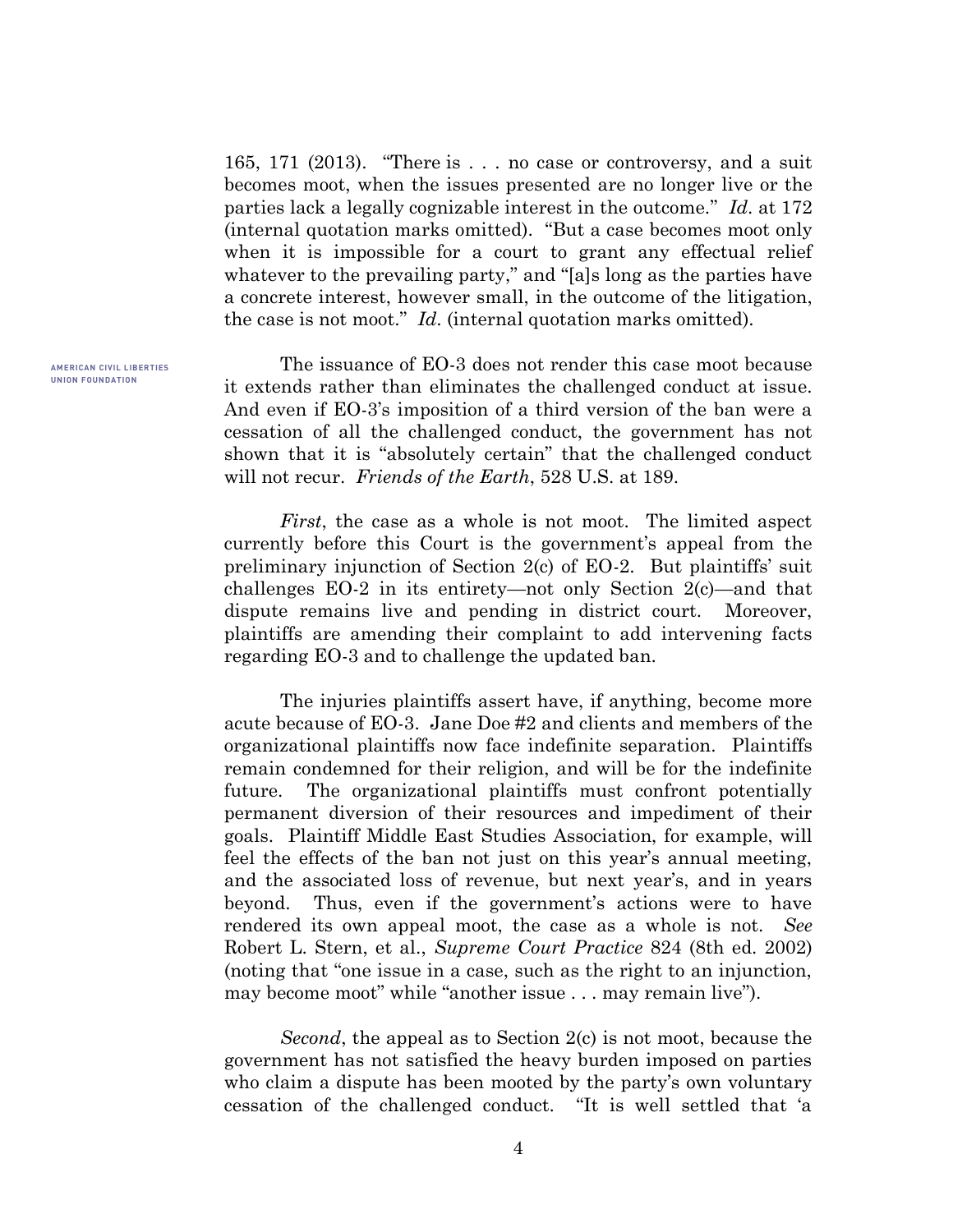defendant's voluntary cessation of a challenged practice does not deprive a federal court of its power to determine the legality of the practice.'" *Friends of the Earth*, 528 U.S. at 189 (quoting *City of Mesquite v. Aladdin's Castle, Inc.*, 455 U.S. 283, 289 (1982)). "If it did, the courts would be compelled to leave the defendant free to return to his old ways." *Id*. (internal quotation marks omitted). Accordingly, voluntary cessation will only moot a case if it is "absolutely clear that the allegedly wrongful behavior could not reasonably be expected to recur." *Id*. (internal quotation marks omitted); *see also United States v. W.T. Grant Co*., 345 U.S. 629, 632 (1953) ("[V]oluntary cessation of allegedly illegal conduct does not deprive the tribunal of power to hear and determine the case, i.e., does not make the case moot.").

Thus, even where a town had wholly revised a challenged ordinance while a constitutional challenge to it was on appeal, this Court held that the case had not become moot, because the town had not demonstrated that there was no chance that it would revert to its challenged conduct. *City of Mesquite*, 455 U.S. at 289 & n.10. The Court noted that the government could attempt to "show, on remand, that the likelihood of further violations is sufficiently remote to make injunctive relief unnecessary," but held nonetheless that the case was not moot. *Id.* at 289 n.10; *see also Comer*, 137 S. Ct. at 2019 n.1.

The only events that might even conceivably render this appeal moot result from the government's own voluntary actions. The government chose to establish a set 90-day period for the Section 2(c) ban. It chose to issue a Presidential Memorandum providing that the ban would go into effect were this Court to stay the injunctions, even absent a ruling on the merits. *See* Br. of Respondents 10-11; J.A. 1442. It chose *not* to seek expedited merits review that could have been completed before the 90-day ban expired. And it chose to issue a proclamation just two weeks before oral argument, imposing yet a third version of its ban. The doctrine of voluntary cessation thus applies.

The government has manifestly failed to show that the challenged conduct will not recur. Indeed, the government is not just "free to return to his old ways." *Friends of the Earth*, 528 U.S. at 189 (internal quotation marks omitted). It has "*already* done so." *Ne. Florida Chapter of Assoc. Gen. Contractors of Am. v. City of Jacksonville, Fla.*, 508 U.S. 656, 662 (1993) (emphasis added). EO-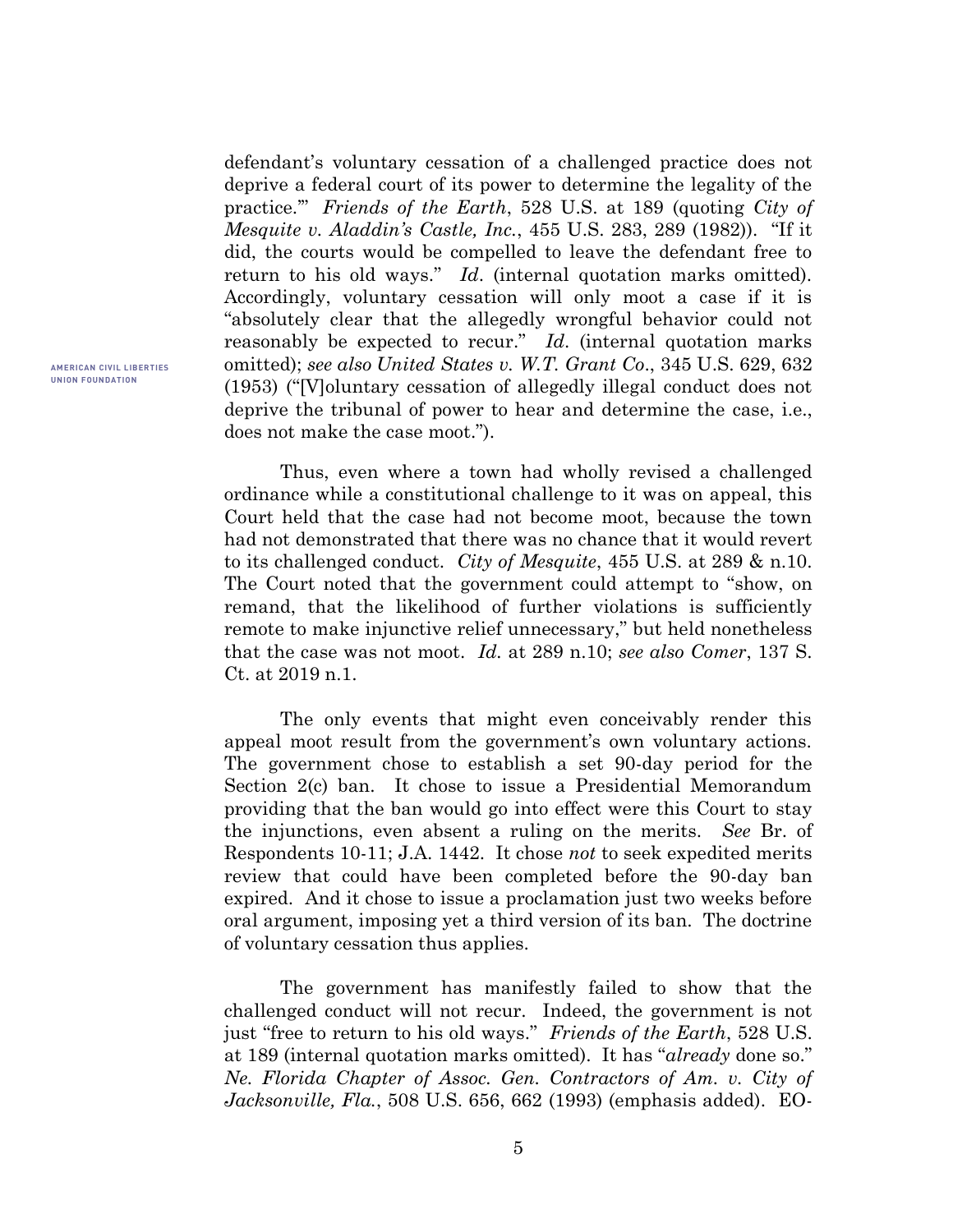3 extends the bulk of the Section 2(c) ban. It broadly bans nationals of five of the six same countries subject to Section 2(c), a group that remains overwhelmingly Muslim. Because the government voluntarily ceased the narrow conduct at issue but at the same time reinstated effectively the same conduct in a new form, "[t]his is an *a fortiori* case" for rejecting any contention of mootness. *Id*.

That EO-3 is not identical to Section 2(c) does not alter this conclusion. *Jacksonville* lays to rest any suggestion that only the recurrence of the "*selfsame*" ban provision prevents mootness. *Id*. Rather, the question is whether the potential—or, as in *Jacksonville* and here, the actual—new conduct allegedly violates plaintiffs' rights "in the same fundamental way." *Id*.

*Jacksonville* was a challenge to an affirmative action ordinance. After certiorari was granted, the ordinance was replaced by a significantly different version. The new program altered the set of preferred groups; replaced a set aside with participation goals; and provided five methods, rather than one, to achieve those goals. *Id*. at 661. This Court nevertheless concluded that the "gravamen" of the plaintiffs' claim that they were disadvantaged in city contracting remained the same, so the case was not moot despite the city's "voluntary cessation." *Id*. at 662.

That conclusion applies with equal if not greater force here. The government has not ceased its challenged conduct, but has instead extended it. The gravamen of plaintiffs' case remains that the President has unconstitutionally sought to effectuate his promised ban on Muslims, and violated the governing statutes. EO-3 does not change those essential contentions. The continuity between EO-2 and EO-3 is closer and clearer than the relationship between the revoked ordinance and its replacement in *Jacksonville*. EO-3 is framed as the indefinite successor expressly contemplated in § 2 of EO-2; it continues to ban Muslim-majority countries, including five of the same six countries; and it has the same statutory infirmities as EO-2, invoking an untenably broad reading of Congress's delegation of authority in 8 U.S.C. § 1182(f) and violating the prohibition on discrimination on the basis of nationality set forth in 8 U.S.C.  $\S$  1152(a)(1)(A). Because the gravamen of plaintiffs' challenge applies to EO-3, and the government has not met its heavy burden of demonstrating with absolute certainty that its challenged conduct will not recur, the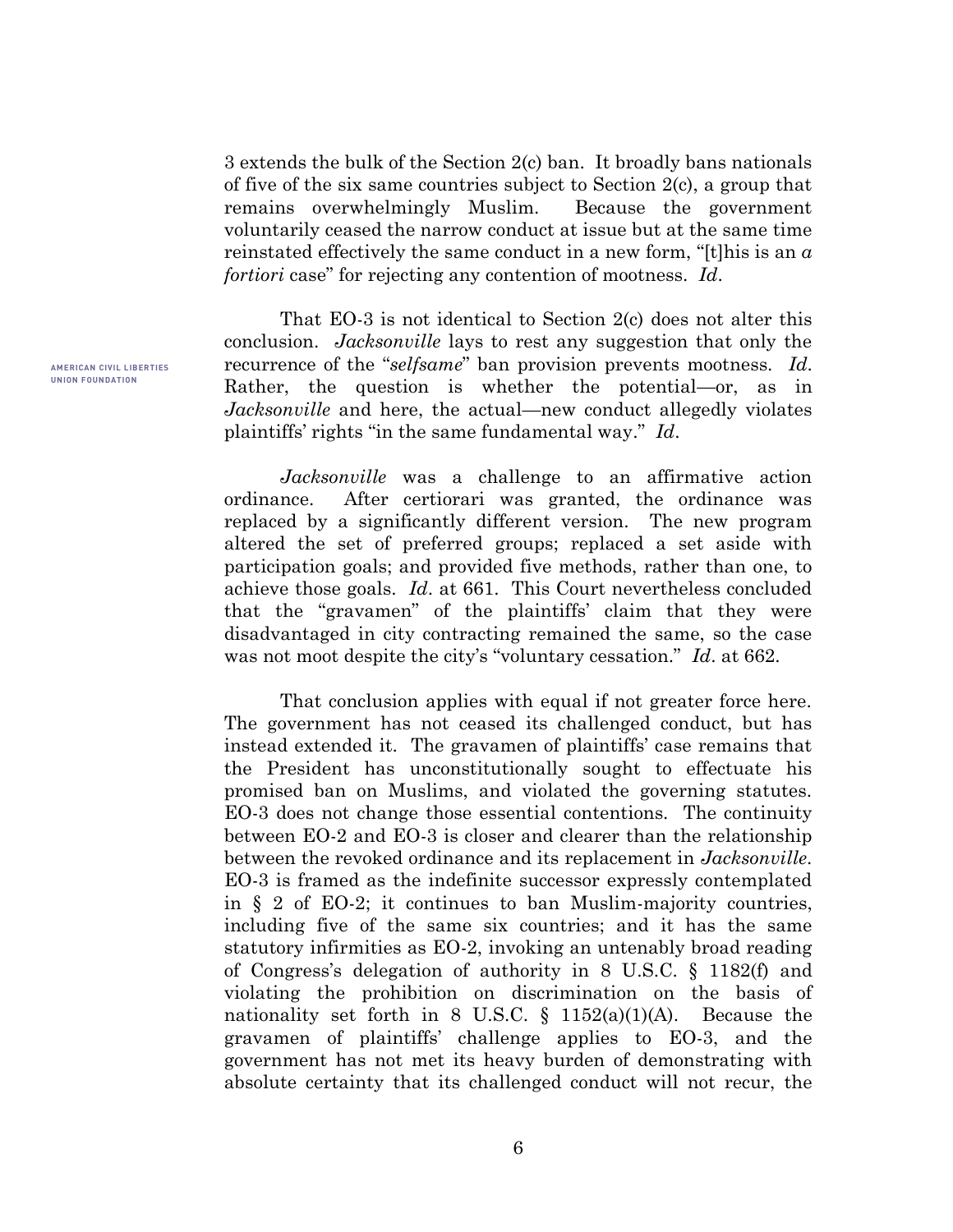appeal is not moot, and should be rescheduled for argument.<sup>2</sup>

## **II. IF THE COURT FINDS THE CASE MOOT, VACATUR IS INAPPROPRIATE.**

If the Court concludes that the aspect of the case pending before the Court is moot, it should not vacate the judgment below.

Vacatur is an "equitable remedy" that is available only to "[a] party who seeks review of the merits of an adverse ruling, but is frustrated by the vagaries of circumstance." *Camreta v. Greene*, 563 U.S. 692, 712 (2011) (internal quotation marks omitted); *see also United States v. Munsingwear, Inc.*, 340 U.S. 36, 39-41 (1950). That remedy is "extraordinary," and may be forfeited by a party's litigation decisions. *U.S. Bancorp Mortg. Co. v. Bonner Mall P'ship*, 513 U.S. 18, 26 (1994) ("voluntary forfeiture of review" disentitled party from vacatur); *see also Munsingwear*, 340 U.S. at 41 (government not entitled to vacatur where it "slept on its rights").

As already explained, the government's own choices in shaping the bans at issue and litigating this case have resulted in the expiration and replacement of the Section 2(c) ban before this Court could hear the merits of the government's appeal. The government sought an immediate stay of the injunctions issued in this case and No. 16-1540, but notably did not seek an expedited merits briefing and argument schedule that would have permitted a final decision during the 90-day ban period. In fact, the government *conceded* that, if granted, a stay would effectively prevent the Court from considering the merits. Stay Reply 13. It sought, in other words, an order triggering the 90-day ban period knowing full well that the ban would expire before a decision on the merits. The government unilaterally and voluntarily altered the effective date of EO-2 as this Court was considering whether to

AMERICAN CIVIL LIBERTIES **UNION FOUNDATION** 

 $\overline{a}$ 

<sup>2</sup>This case also falls within "the exception to mootness for acts that are 'capable of repetition, yet evading review." *Friends of the Earth*, 528 U.S. at 170 (citing *Olmstead v. L.C. ex rel. Zimring*, 527 U.S. 581, 594 n.6 (1999)). Were the issuance of EO-3 enough to render this case moot, the President could easily do the same with regard to any challenge to EO-3 that reaches this Court; and he could repeat that process indefinitely. *See Fed. Election Comm'n v. Wisconsin Right To Life, Inc.*, 551 U.S. 449, 463 (2007) (doctrine does not require "repetition of every 'legally relevant' characteristic" of the case).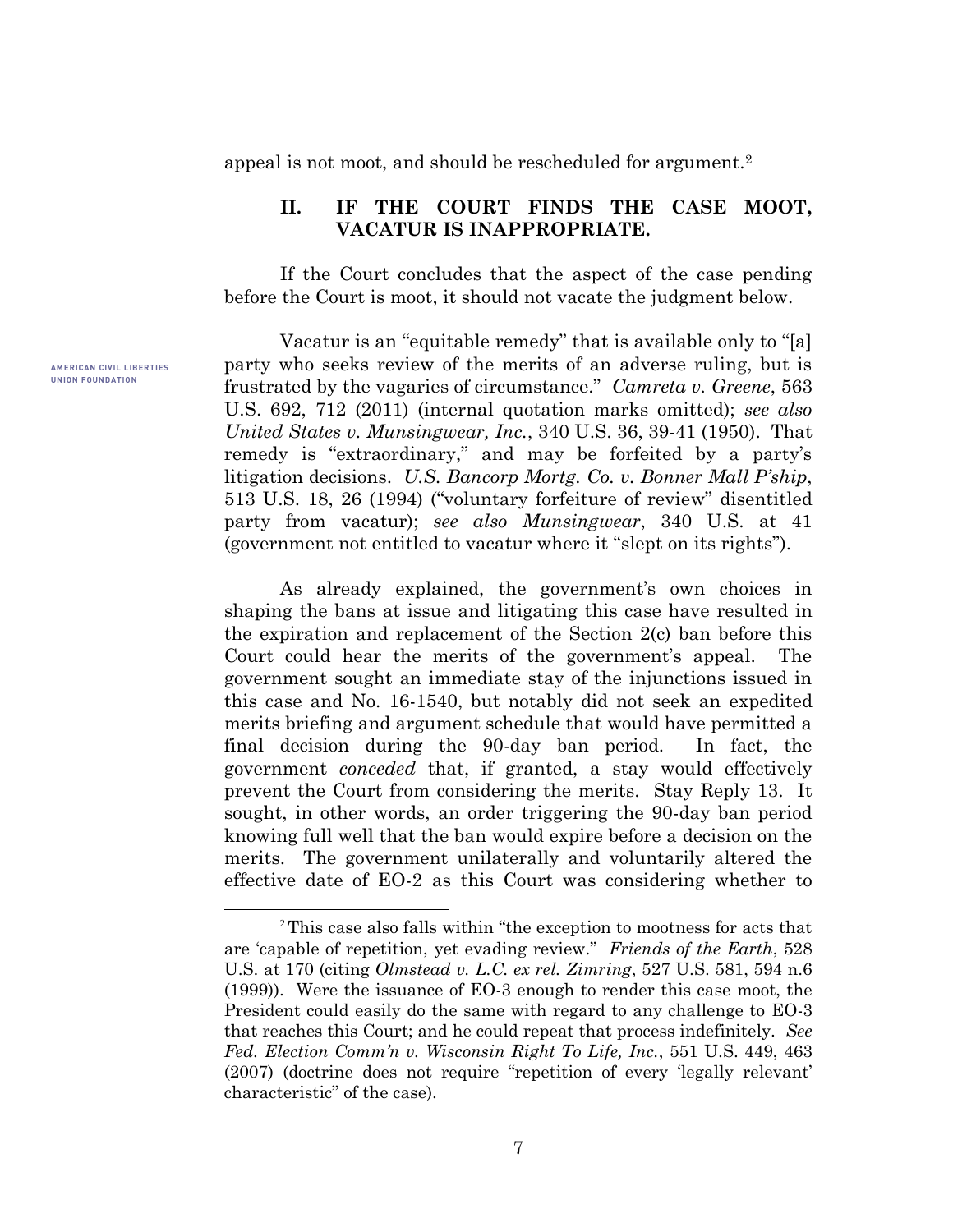grant review. And, of course, the government chose the timing of EO-3 itself.

Vacatur is not warranted under these circumstances. To the extent the expiration of the 90-day ban and the signing of EO-3 moot the appeal, that situation is attributable to the government's "voluntary conduct." *Friends of the Earth*, 528 U.S. at 194 n.6 ("[I]t is far from clear that vacatur of the District Court's judgment would be the appropriate response to a finding of mootness on appeal brought about by the voluntary conduct of the party that lost in the District Court."). Like the losing party's decision to settle the case in *U.S. Bancorp*, the government's decisions here to delay merits review while seeking a stay, and to issue a new ban shortly before oral argument "voluntarily forfeited [its] legal remedy by the ordinary processes of appeal or certiorari, thereby surrendering [its] claim to the equitable remedy of vacatur." 513 U.S. at 25; *see also Munsingwear,* 340 U.S. at 41.

# **III. IN THE ALTERNATIVE, THE COURT MAY PREFER TO DISMISS THE PETITION AS IMPROVIDENTLY GRANTED IN LIGHT OF EO-3.**

Because this case is not moot, plaintiffs believe that the proper course is to restore it to the calendar for argument and decision. But the Court may prefer to dismiss the government's petition as improvidently granted in light of EO-3. *See, e.g., Sanks v. Georgia*, 401 U.S. 144 (1971) (dismissing appeal where state repealed virtually all of challenged law after Court noted probable jurisdiction); *Cook v. Hudson*, 429 U.S. 165 (1976) (per curiam) (dismissing writ in light of later-enacted statute).

As set forth above, plaintiffs maintain that EO-3 is invalid for the same reasons that EO-2 was; it delivers on President Trump's unconstitutional promise to ban Muslims, and it exceeds his statutory authority. Still, this Court is "one of final review, not of first view." *M & G Polymers USA, LLC v. Tackett*, 135 S. Ct. 926, 937 (2015) (internal quotation marks omitted). The lower courts have not had the opportunity to examine how the principles articulated in their earlier opinions apply to EO-3; nor have the parties had the opportunity to brief that question or to present a record on which it could be decided. Plaintiffs recognize that the Court may prefer to have the lower courts address EO-3 in the first